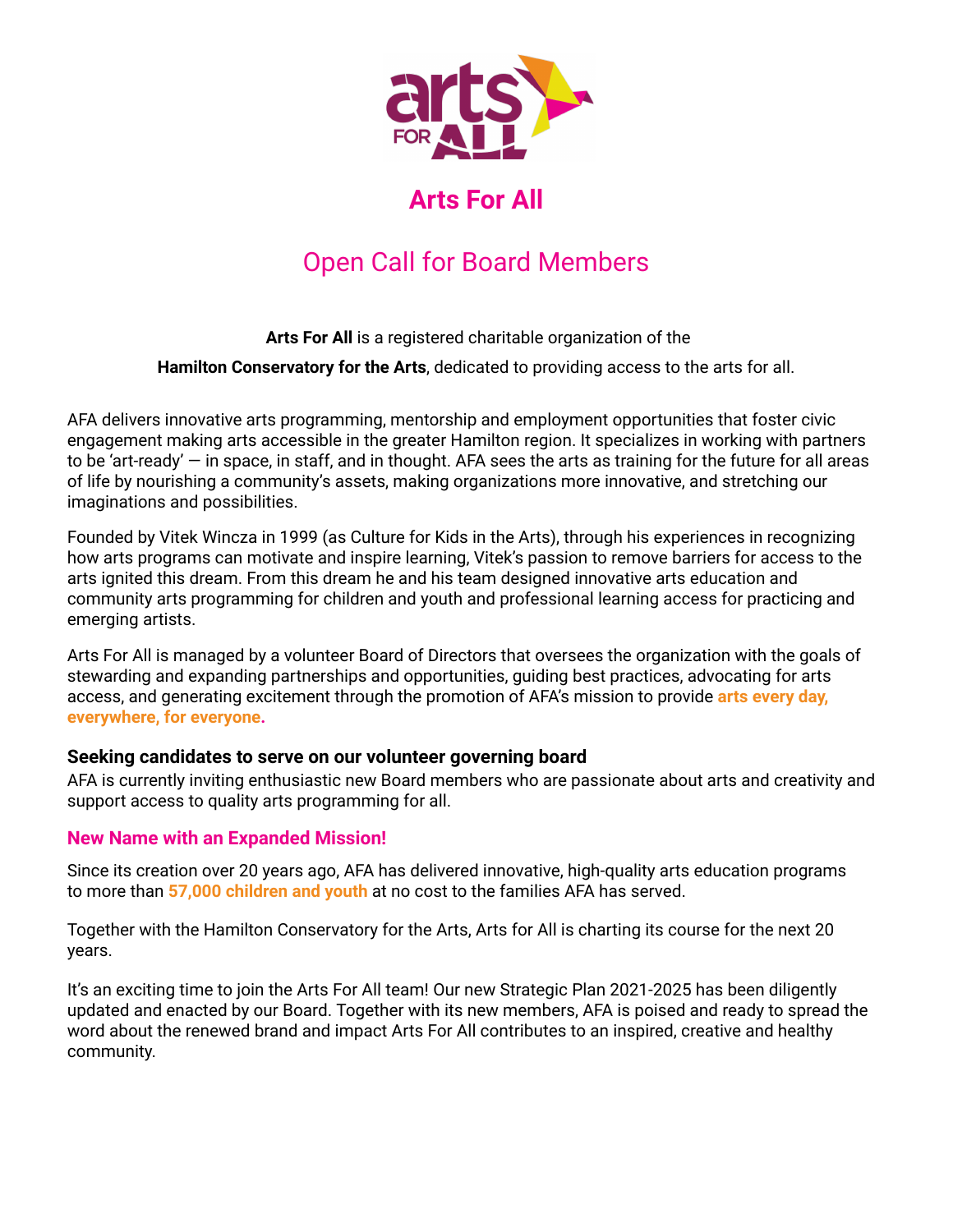

#### **Candidate Profile:**

- Strong supporters of AFA purpose and mission
- Artists who believe in the work of AFA
- Individuals who have a passion for building a stronger community and who know the power the arts can have for all
- Energetic professionals eager to contribute skills and expertise in the following areas:
	- o Law
	- o Policy & Governance
	- o Fund Development
	- o Human Resources
	- o Marketing & Communications
	- o Art & Design
	- o Early Childhood Development & Education
- Community leaders and philanthropists willing to engage their peers to support AFA's mission
- Individuals with Board experience AFA encourages candidates who share our commitment to equity, diversity and inclusion and welcome applications from individuals with disabilities, marginalized communities (Francophone, First Nations, Métis and Inuit peoples, Black and racialized individuals, and members of LGBTQ2S+ communities to reflect the individuals and families we serve)

## **Expectations:**

- Have a strong commitment to arts and education in the Hamilton region
- Participate in professional engagements and other outreach activities
- $\bullet$  Attend Board meetings  $-$  up to 10 annually
- Attend the AFA Annual General Meeting
- Contribute as an active member
- Advocate for AFA in the Hamilton region

#### **Contact:**

If you are interested in applying for this opportunity, please send a resume to Shane Pennells, AFA's Board Chair, at **board@artsforall.co.**

Interested applicants should apply no later than **Friday, May 20, 2022**.